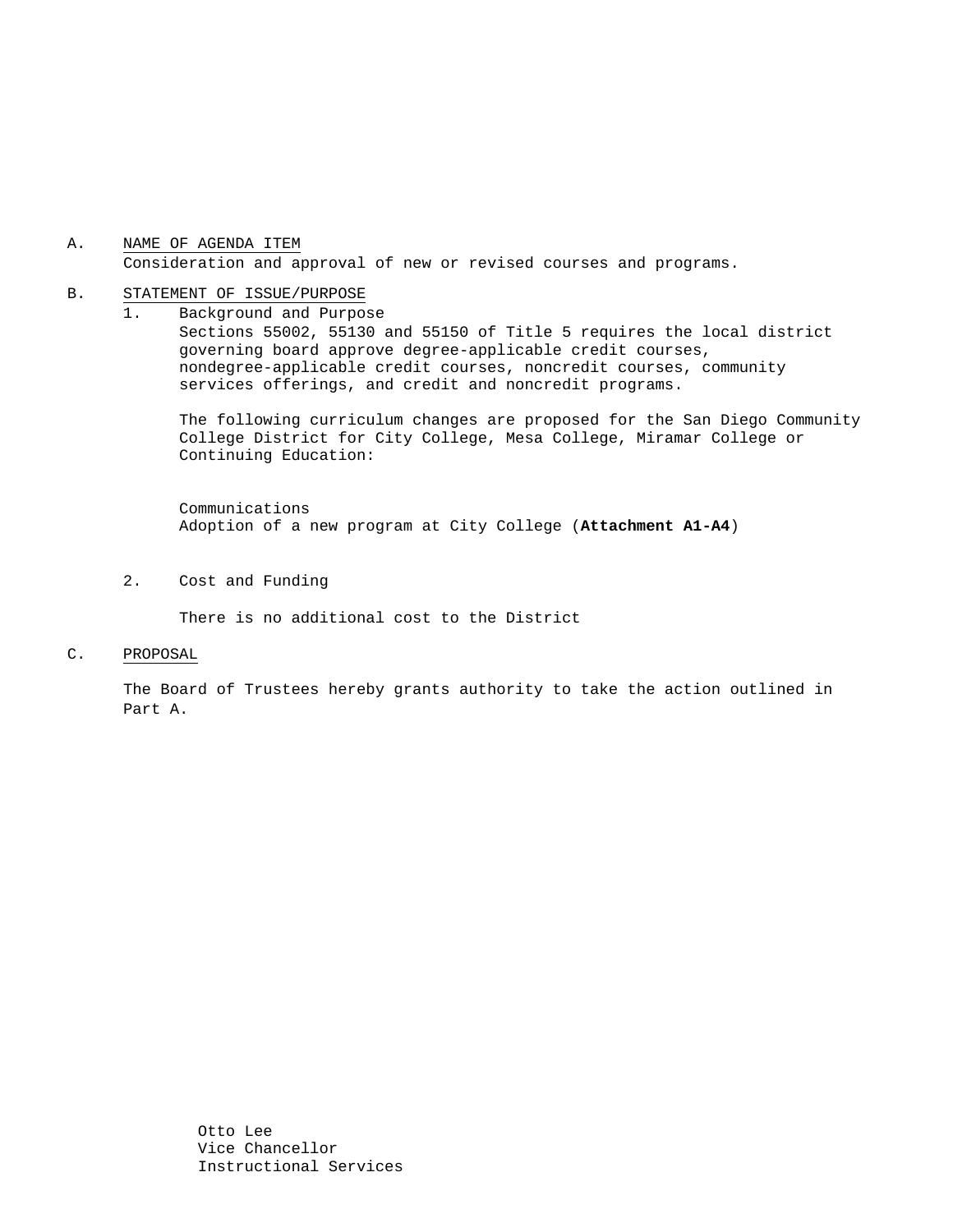Pursuant to Section 78016 of the Education Code, the following is a program review summary: Certificate of Achievement-News Program

| Labor Market Information <sup>1</sup> :<br>The annual average number of persons employed in the News<br>A.<br>program area is 5,100 in San Diego County in the 2010<br>Employment year. Approximately 220 new job openings are<br>projected through 2016. |
|-----------------------------------------------------------------------------------------------------------------------------------------------------------------------------------------------------------------------------------------------------------|
|-----------------------------------------------------------------------------------------------------------------------------------------------------------------------------------------------------------------------------------------------------------|

- $B.$  Duplication<sup>2</sup>: None.
- $C.$  Effectiveness<sup>3</sup>: : Program Area OR the projected enrollment 50 students for the 2011-2012 year in a New Program area.
	- 1. Information was obtained from California Labor Market Info at http://www.labormarketinfo.edd.ca.gov
	- 2. Information was obtained from: SDCCD
	- 3. Information was obtained from: VTEA/CTEA research RTVC Dept..

## **ACTION**

Adoption of a new program at City College.

Proposed new program at City College:

## **Certificate of Achievement News**

| <b>Courses Required for the Major:</b>         | Units |
|------------------------------------------------|-------|
| RTVC 140 Radio and TV Newswriting 3            |       |
| RTVC 145 Television News Production 4          |       |
| <b>Select Nine Units from the Following:</b>   |       |
| RTVC 118 Television Studio Operations 3        |       |
| RTVC 124 Electronic Field Production 3         |       |
|                                                |       |
| RTVC 146 The TV News Field Report 3            |       |
| RTVC 249A Television News Workshop-Producing 3 |       |
| RTVC 249B Television News Workshop-Tape        |       |
|                                                |       |
| RTVC 249C Television News Workshop-Assignment  |       |
|                                                |       |
| RTVC 249D Television News Workshop-Reporting3  |       |
| Total Units $= 16$                             |       |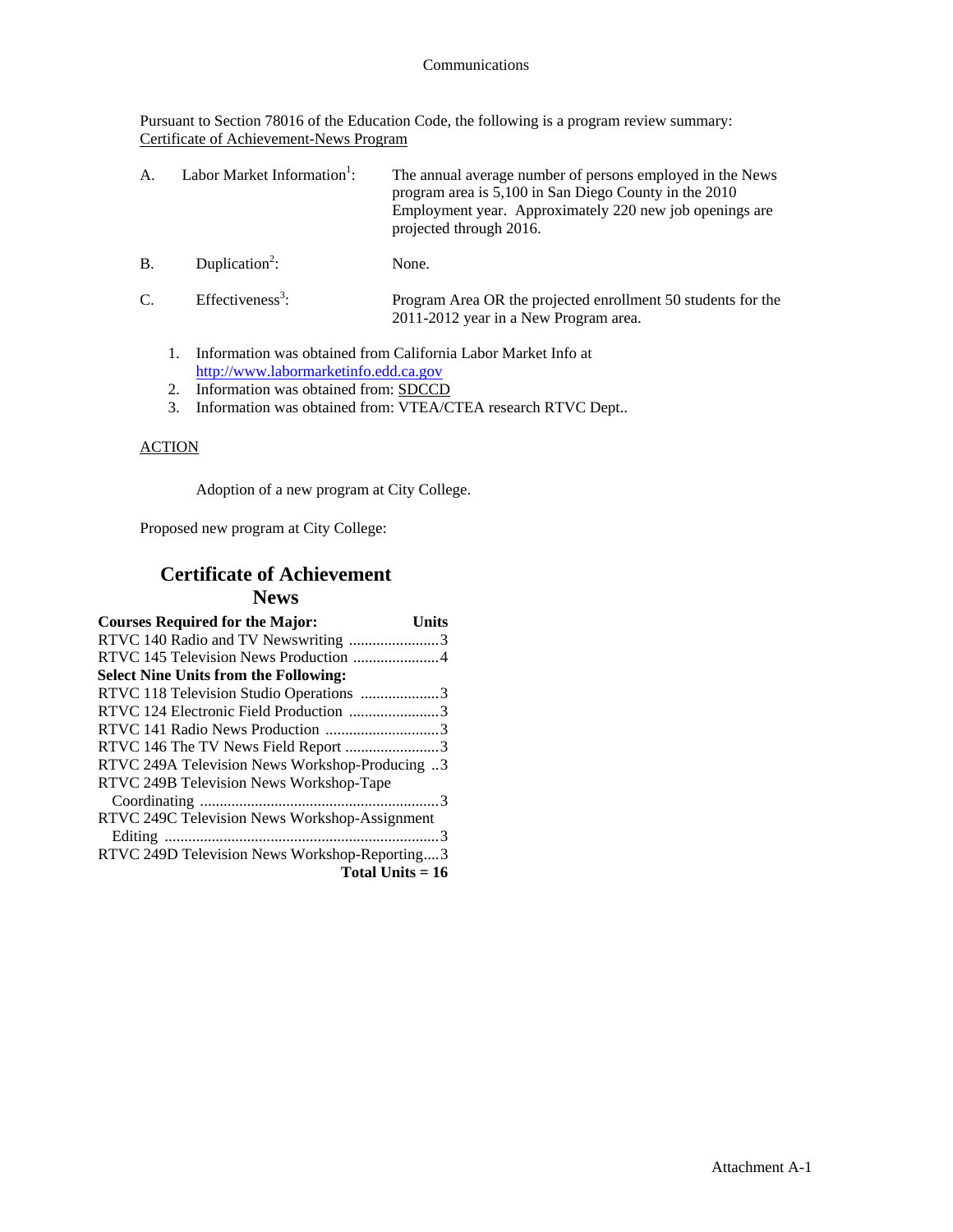Pursuant to Section 78016 of the Education Code, the following is a program review summary: Certificates of Achievement-Video/Film Program

| A.        | Labor Market Information <sup>1</sup> : | The annual average number of persons employed in the<br>Video/Film program area is 7,000 in San Diego County in the 2010<br>Employment year. Approximately 250 new job openings are<br>projected through 2016. |
|-----------|-----------------------------------------|----------------------------------------------------------------------------------------------------------------------------------------------------------------------------------------------------------------|
| <b>B.</b> | Duplication <sup>2</sup> :              | None.                                                                                                                                                                                                          |

- $C.$  Effectiveness<sup>3</sup>: : Program Area OR the projected enrollment 70 students for the 2011-2012 year in a New Program area.
	- 1. Information was obtained from California Labor Market Info at http://www.labormarketinfo.edd.ca.gov
	- 2. Information was obtained from: SDCCD
	- 3. Information was obtained from: VTEA/CTEA research RTVC Dept..

## **ACTION**

Adoption of a new program at City College.

Proposed new program at City College:

# **Certificate of Achievement Video/Film**

| <b>Courses Required for the Major:</b>              | Units |
|-----------------------------------------------------|-------|
| RTVC 118 Television Studio Operations 3             |       |
| RTVC 124 Electronic Field Production 3              |       |
| <b>Select Nine Units from the Following:</b>        |       |
|                                                     |       |
| RTVC 123 Advanced Television Production 3           |       |
| RTVC 125 Television Specials and Video Production 3 |       |
| RTVC 126 Art Direction for Film and Television 3    |       |
| RTVC 128 Lighting for Television and Film 3         |       |
| RTVC 146 The TV News Field Report 3                 |       |
| RTVC 167 Motion Picture Production 3                |       |
| Total Units $= 15$                                  |       |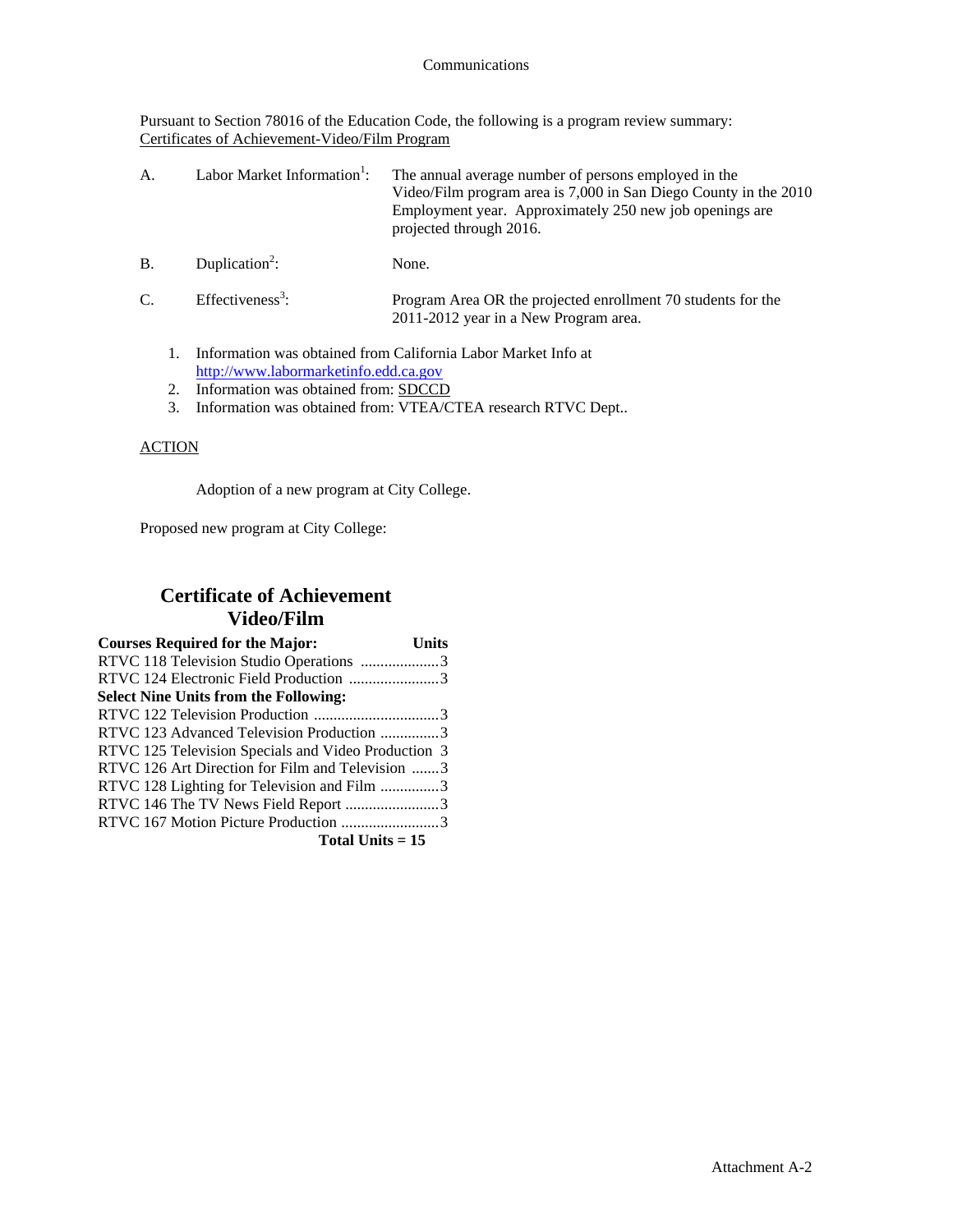Pursuant to Section 78016 of the Education Code, the following is a program review summary: Certificates of Achievement–Radio Program

| А. | Labor Market Information <sup>1</sup> : | The annual average number of persons employed in the Radio<br>program area is 5,500 in San Diego County in the 2010<br>Employment year. Approximately 190 new job openings are<br>projected through 2016. |
|----|-----------------------------------------|-----------------------------------------------------------------------------------------------------------------------------------------------------------------------------------------------------------|
| B. | Duplication <sup>2</sup> :              | None.                                                                                                                                                                                                     |

| $\sim$<br>Ć. | Effectiveness <sup>3</sup> : | Program Area OR the projected enrollment 50 students for the |
|--------------|------------------------------|--------------------------------------------------------------|
|              |                              | 2011-2012 year in a New Program area.                        |

- 1. Information was obtained from California Labor Market Info at http://www.labormarketinfo.edd.ca.gov
- 2. Information was obtained from: SDCCD
- 3. Information was obtained from: VTEA/CTEA research RTVC Dept..

### **ACTION**

Adoption of a new program at City College.

Proposed new program at City College:

## **Certificate of Achievement Radio**

| <b>Courses Required for the Major:</b>       | Units |
|----------------------------------------------|-------|
|                                              |       |
|                                              |       |
| <b>Select Nine Units from the Following:</b> |       |
| RTVC 106 Acting for Radio/Voice-Over 3       |       |
|                                              |       |
| RTVC 115 Radio and Television Management     |       |
|                                              |       |
| RTVC 132 Radio Remotes and Special Events  1 |       |
|                                              |       |
| RTVC 247A Radio Broadcasting Practicum 1     |       |
| RTVC 247B Radio Broadcasting Practicum 1     |       |
| RTVC 247C Radio Broadcasting Practicum  1    |       |
| RTVC 247D Radio Broadcasting Practicum  1    |       |
| Total Units $= 15$                           |       |